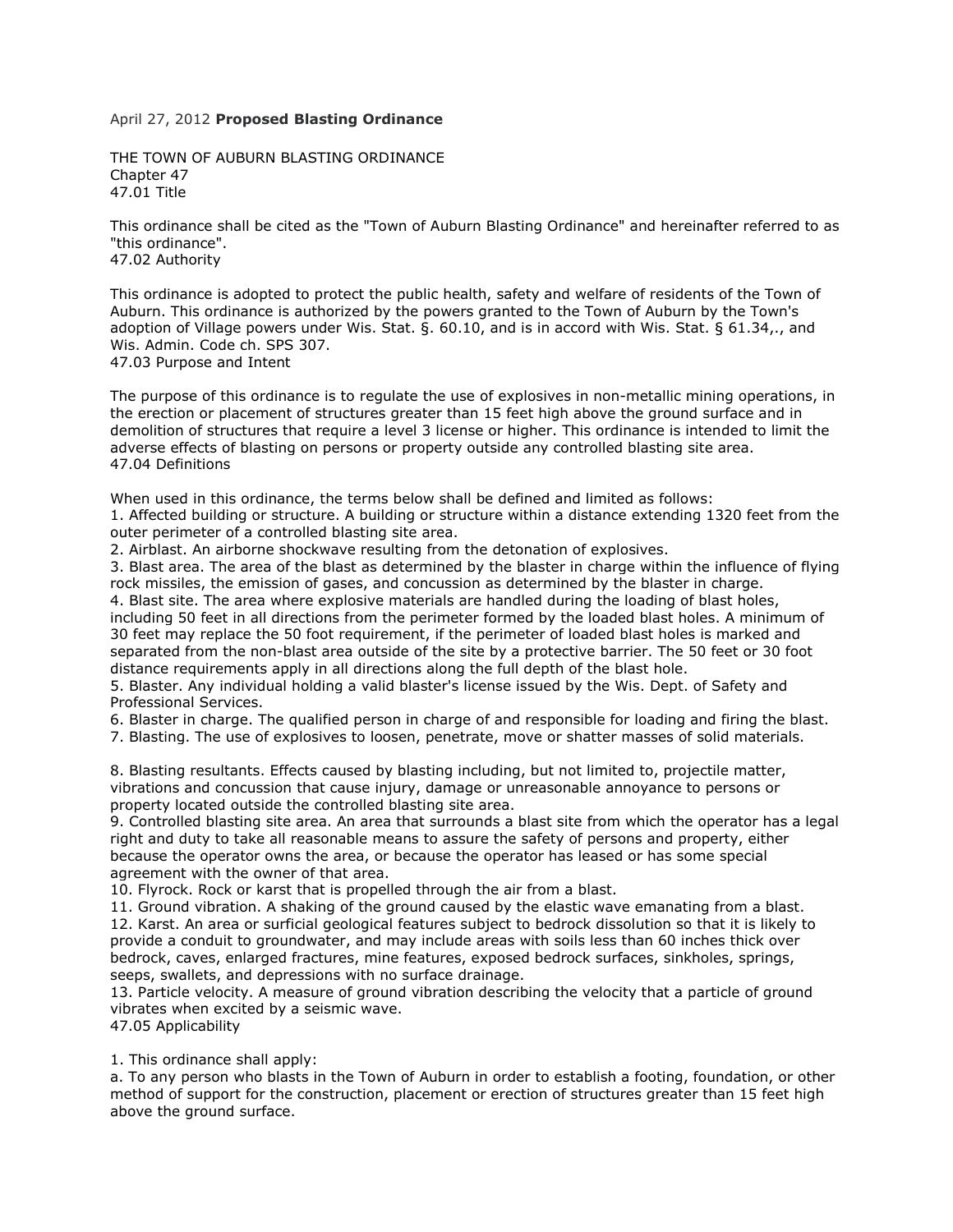b. To any person who conducts blasting in the Town of Auburn as part of a nonmetallic mining operation.

c. To any person who blasts in the Town of Auburn in order to demolish buildings or other structures when these require a level 3 license or higher.

2. Applications for a permit to blast shall only be submitted by and issued to an individual who holds a valid blaster's license issued by the Wisconsin Department of Safety and Professional Services with the proper classification or who is supervised by a licensed blaster.

3. Applications for a permit to blast may be submitted by and issued to a blasting business, provided that the individual operating under the permit holds a valid blaster's license issued by the Wisconsin Department of Safety and Professional Services with the proper classification or is supervised by a licensed blaster.

4. No blasting permit shall be issued to any person, unless the operation which blasting supports has all necessary state, county and town permits and is in compliance with all Town, County and State regulations, including but not limited to, the requirements of this chapter.

47.06 The Application

1. An applicant shall obtain an application form for a blasting permit from the Town Clerk. The applicant shall submit the completed application form together with all additional documentation to the Town Clerk.

2. The application shall include the following information on the form itself or on documents attached to the form:

a. Name, license number, address, land and cell phone numbers, and email address of the applicant; b. Name address, license number, land and cell phone numbers, and email address of the blaster in charge of the blast, if other than the applicant;

c. Name address, land and cell phone numbers, and email address of the person in charge of the operation that blasting will be used to support;

d. A map showing the location of the blasting site and a brief description of the operation at the site. Include on this map the location of all buildings located within 500 feet of the controlled blasting site, attaching the names, addresses and land phone numbers of owners of those buildings;

e. Copies of all County and State permits that have been granted to the operator for whose operation blasting is giving support;

f. Proof of financial insurance;

g. A Pre-blasting site inspection report; and

h. Copies of pre-blast report.

3. An application shall be regarded as "complete" only when the information requested in section 46.06(2)a-h of this ordinance has been provided to the Town Clerk on the form or on attachments to the form.

47.07 Pre-blasting Surveys

1. Pre-blasting surveys shall be conducted to determine the condition of all buildings or structures within 1320 feet of the blast site(s) and the quality of water in all wells in that area shall be tested prior to the onset of blasting. The pre-blasting surveys shall be completed at the applicant's expense. Each survey shall provide the name and address and telephone number (if known) of the resident or owner of said buildings, structures and/or wells, and shall document any pre-blasting presence or absence of damage or other physical factors that could reasonably be expected to be affected by the use of explosives. The testing of wells shall determine whether the water is safe for human consumption according to established drinking water quality standards, including standards applicable to children of all ages and pregnant women. If the blasting for which a permit application is being made is part of an operation that has been already permitted and that tested the wells within a time frame acceptable to the Town of Auburn, information regarding those tests can be submitted instead of testing the wells again.

2. If any new building or structure is added or a new well drilled subsequent to the effective date of the permit, the owner may request a survey to be done of that building or well and the permittee shall conduct that survey, at the permittee's expense. In addition, if a building or structure is improved and the cost of the improvement exceeds 50% of its fair market value prior to the improvement, the owner of that building or structure may request that a pre-blasting survey be completed, at the permittee's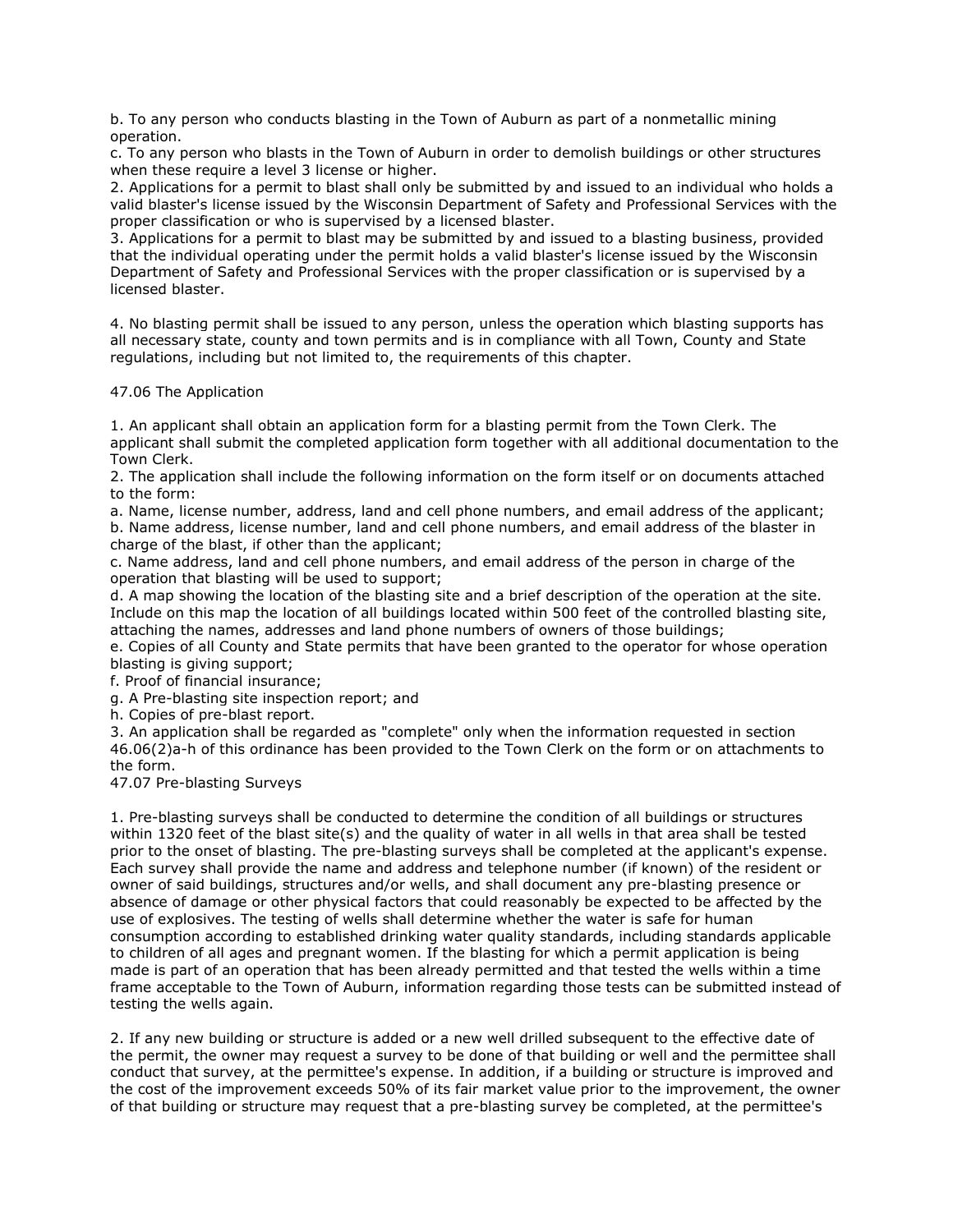#### expense.

3. Prior to obtaining a blasting permit, the applicant shall notify, in writing, all residents or owners of buildings or other structures (including, but not limited to, wells) located within 1320 feet from the blasting site that the applicant intends to apply for a blasting permit from the Town of Auburn and will be completing a pre-blasting survey as part of the application and review process. The written notification shall include a statement indicating that the survey provides a baseline record of the preexisting condition of building or a structure against which the effects of blasting can be assessed and it should include both the interior and exterior of the buildings. It shall also indicate that no survey will be done unless the resident or owner makes a written request for a pre-blast survey and a water quality test for existing wells. The resident or owner shall make this request in writing to the applicant. The applicant shall conduct a pre-blast survey only of requested dwellings or structures and conduct water quality testing for existing wells.

4. If the resident or owner requests a copy of the survey, then, within 48 hours of the request, the blaster shall provide the copy.

5. In cases where a blasting permit is renewed because it is part of a permitted continuing operation that lasts over a number of years, the applicant shall not be required to conduct a pre-blast survey of any dwelling or structure, or conduct a well water quality test more than once every five (5) years. 6. The pre-blast survey and water quality testing shall be conducted by an independent survey company and a laboratory approved by the State of Wisconsin or an organization selected by the applicant and acceptable to the owner or resident and the Town. Reasonable and reasonably related costs of such independent survey shall be the sole responsibility of the applicant/permittee. 47.08 Procedures

1. Upon receipt of complete application form and the permit fee(s), the Town Clerk shall place the application on the agenda for the next meeting of the Plan Commission. The Plan Commission shall review the application. If it determines that the permit application is complete and the proposed blasting activity will comply with all the applicable provisions of this ordinance and of Wis. Administrative Code Comm. 7, the Plan Commission will recommend that the Town Board grant a blasting permit. The Plan Commission may also recommend conditions related to the permit, as appropriate. If Plan Commission determines that the application is incomplete or that the proposed blasting activity will not be conducted in conformity with the provisions of this ordinance or Wis. Administrative Code Comm. 7, the Plan Commission shall recommend the Town Board deny the permit.

2. The Town Clerk will place the Plan Commission's recommendation on the agenda of the next regularly scheduled Town Board meeting for review and action by the Town Board. The Town Board may approve, approve with conditions, deny or request additional information, as appropriate. 47.09 Pre-Blasting Site Inspection

1. The blaster shall visually inspect the controlled blasting site area to determine if there is any evidence of a sinkhole, a cave or a subsurface void in the karst that could be part of a sinkhole or cave. If visual inspection reveals such, no blasting shall occur, nor shall any structure support be placed therein.

2. In addition to a visual inspection, especially if visual inspection is inconclusive and the general area is known to have sinkholes and caves, it is recommended that the blaster use probes (such as borings) or geophysical methods such as resistivity tomography, seismic refraction, microgravity or ground penetrating radar, to ascertain the presence of sinkholes or caves.

3. The blaster shall submit a pre-blasting site inspection report regarding his finding and methods used to the Plan Commission at the time an application for a permit to mine is made.

47.10 Notification of Blasting

Notification must be given to the following persons and by the following means at least 72 hours prior to the initial blasting at a blast site as well as prior to all subsequent blasting events at the blast site:

1. At least 72 hours prior to initial blasting at a blast site, the blaster in charge shall make a reasonable effort to notify all residents or owners of affected buildings. The blaster shall make all reasonable efforts to ensure timely and effective notice that a blasting operation is to begin, using such means as a written notice, a phone call, email or verbally in person.

2.. A resident call list shall be established for the purpose of notifying persons living in the vicinity of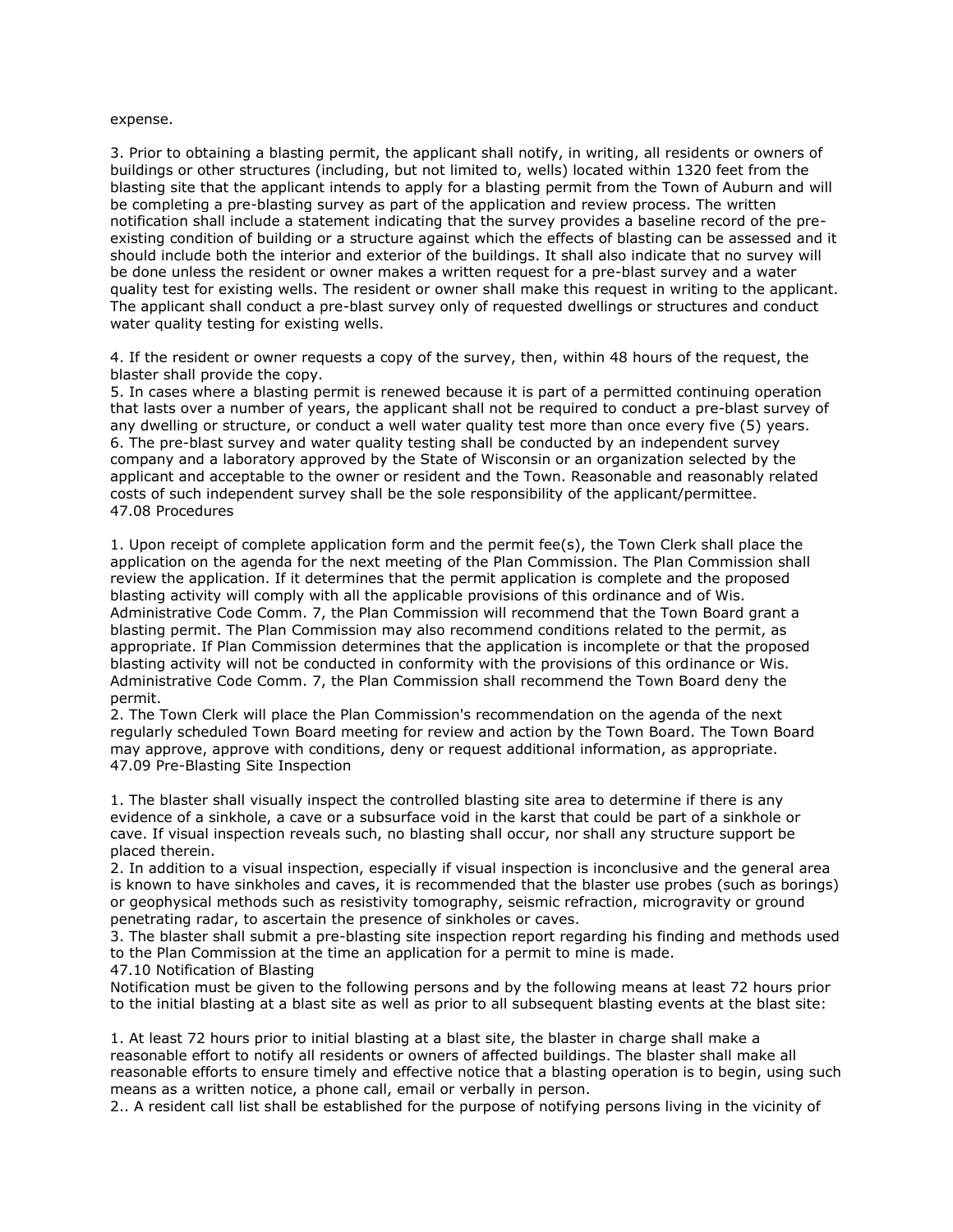the blast site at least 72 hours prior to a blasting event. A resident shall be placed on this call list only upon request to be so listed and called. The call list must be maintained and used prior to any blast. 3. Before any blasting operation or blasting event, the blaster in charge shall give notice thereof by the conspicuous display of a fluorescent flag and legible sign displayed within 100 feet of all public roads bordering the blasting site or at least the nearest public road bordering the blasting site. Said sign should also warn against the use of all mobile wireless communication equipment on all roads within 1000 feet of the blasting operations. The flag and sign shall be displayed prior to and during all blasting operations and events.

4. A distinctive warning signal shall be sounded prior to commencing blasting. Automotive or truck horns shall not be used as a warning signal.

5. Whenever blasting is being conducted in the vicinity of gas, electric, water, fire alarm, telephone, telegraph or steam utilities, these utilities shall be notified no less than 72 hours prior to commencing blasting.

6. Verbal (in person or by phone) or written (on hard copy or email) notice shall be given to the Town Clerk, the Town Chairperson, and the Plan Commission Chair at least one full working day prior to the onset of any blasting event. If a schedule including dates and times of blasting events is known at the time of application, making that schedule part of the application can serve as written notice. If part of the application, further notice shall be required only if there is deviation from the schedule. 47.11 Blasting Schedule.

All surface blasting shall only be conducted between 9:00 a.m and 3:00 p.m. Monday through Friday, unless one of the following conditions applies:

1. A more restrictive time period is specified by the Town as a condition of use.

2. The operator has shown that the public will not be adversely affected by noise and other impacts, and the Town Board has approved the deviation from normal blasting hours.

## 47.12 Blasting Log

An accurate blasting log shall be prepared and maintained for each blast fired, and a true and complete copy of this log shall be kept by the permittee for a period of not less than 5 years and furnished to the Town of Auburn within 3 working days of a request for a copy of said log by the Town Clerk, Plan Commission or Town Board. The Town of Auburn may require that the permittee furnish an analysis of any particular blasting log to be prepared by the permittee. Each blasting log shall include, but not be limited to, the following information:

- 1. Name and License number of the blaster in charge of the blast.
- 2. Blast location references on an aerial photograph
- 3. Date and Time of blast.
- 4. Weather conditions at the time of blast.
- 5. Diagram and cross section of blast hole layout
- 6. Number of blast holes
- 7. Blast hole depth and diameter
- 8. Spacing and burden of blast holes
- 9. Maximum holes per delay
- 10. Maximum pounds of explosives per delay
- 11. Depth and type of stemming used
- 12. Total pounds and type of explosives used
- 13. Distance to nearest inhabited building not owned by the operator/blaster in charge
- 14. Distance of blast hole to groundwater.
- 15. Type of initiation used.
- 16. Seismographic and air blast records which shall include all of the following:
- a. Type of instrument and last laboratory calibration date.
- b. Exact location of instrument and the date, time, and distance from the blast.
- c. Name of person and firm taking the reading
- d. Trigger levels from ground and air vibrations
- e. The vibration and air blast levels recorded.

47.13 Monitoring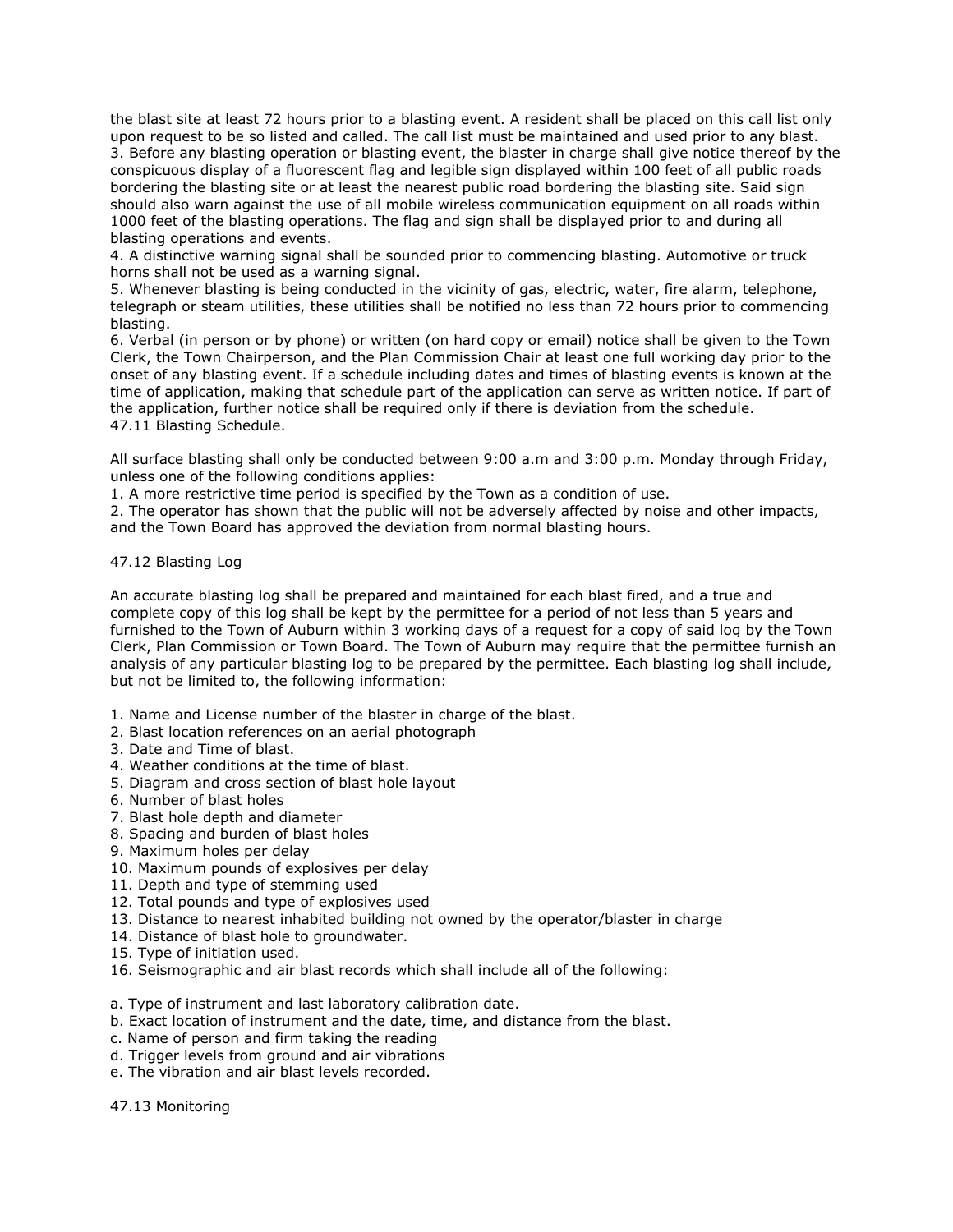1. The permittee shall monitor all blasts at the closest location to the controlled blast area of any affected building or structure beyond the controlled blast area, provided, however, that the permittee may monitor at another location approximately the same distance from the perimeter of the controlled blast area, if the permittee is unable to obtain permission to conduct the monitoring from the owner of the preferred location.

2. The Town of Auburn, by its Town Clerk, Plan Commission or Town Board, may, at its discretion, require the relocation of the monitoring equipment to a more suitable site.

### 47.14 Storage of Explosives

No storage of explosive material on site is allowed.

47.15 Control of Adverse Effects

The permittee and the operation requiring blasting shall be responsible for taking all reasonable actions necessary to control the adverse effects described herein.

1. General requirements. Blasting shall be conducted by the permittee and the operation requiring such blasting so as to prevent injury and unreasonable annoyance to persons and damage to public or private property outside the controlled blasting site area.

2. Flyrock. The permittee and the operation requiring blasting shall take all reasonable actions to assure that flyrock traveling in the air or along the ground meets all of the following conditions: a. Remain within the controlled blasting site area.

b. Not be cast more than one-half the distance to the nearest inhabited building within or outside of the controlled blasting site area.

3. Airblast.

a. An air blast may not exceed 133 peak dB at the location of any dwelling, public building or place of employment outside the controlled blasting site area.

b. The blaster shall conduct monitoring of every blast to determine compliance with the air blast limit. The measuring system used shall have a lower-end flat frequency response of not more than 2 Hz and an upper-end flat frequency response of at least 200 Hz.

### 4. Ground vibration.

a. The maximum ground vibration at the location of any dwelling, public building or place of employment outside the controlled blasting site area shall be established in accordance with the blasting-level chart of par. (b).

b. All structures in the vicinity of the controlled blasting site area, not listed in subd.1., such as water towers, pipelines and other utilities, tunnels, dams, impoundments and underground mines, shall be protected from damage by establishment by the blaster of a maximum allowable limit on the ground vibration. The blaster shall establish the limit after consulting with the owner of the structure.

c. The blaster shall use the ground vibration limits specified in Figure 7.44 WI Admin. Code Comm. 7(below) to determine the maximum allowable ground vibration. Ground vibration shall be measured as the particle velocity. Particle velocity shall be recorded in 3 mutually perpendicular directions.

d. The blaster shall make and keep a seismograph record including both particle velocity and vibration frequency levels for each blast. The method of analysis shall be subject to discretionary review by the Plan Commission.

e. For quarry operations, the blaster shall report any ground vibration levels to the Town Board that are above 0.75 inch per second with frequencies less than 40 Hz.

#### 47.16 Proof of Insurance

Each application for an explosives use permit as herein stated, or a renewal thereof, shall be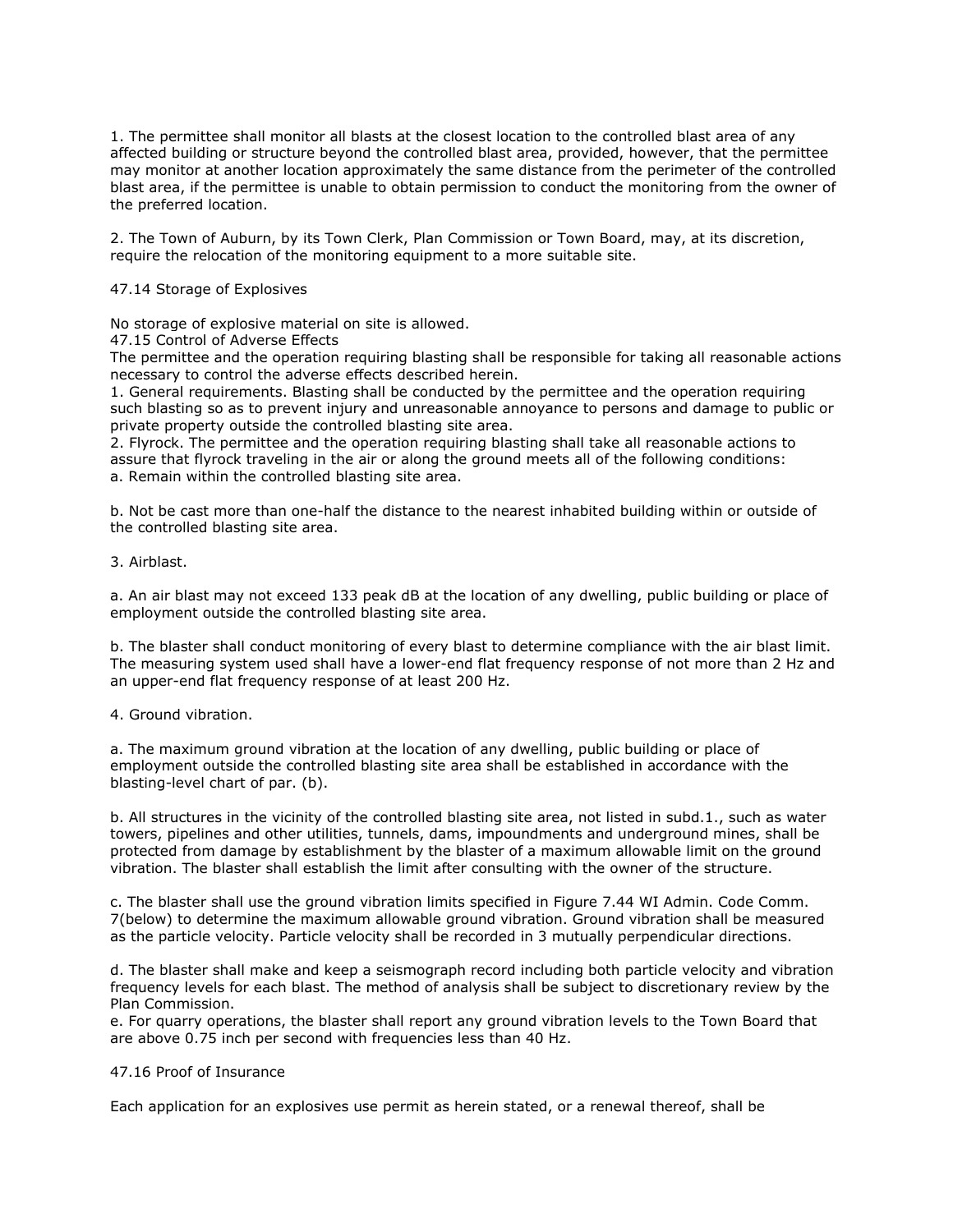accompanied by a certificate of Insurance for a Commercial General Liability Policy and said Policy of Insurance shall have limits of coverage of not less than two million (\$2,000,000.00) dollars in the aggregate and one million (\$1,000,000.00) dollars per occurrence and the Town shall be named as an additional insured on said Policy of Liability Insurance.

47.17 Permit Durations, Renewals and Fees

1. A short-term permit may be issued for a single blasting event and shall be valid for 14 days from the effective date of the permit. The fee for a temporary permit shall be \$100. Only one subsequent short term permit may be granted and the fee for a subsequent short term permit shall be \$100. 2. A long term permit shall be granted for period of no more than 180 days. The fee for a 180 day permit, and for a renewal thereof, shall be \$300.

3. An application for a renewal of an existing permit shall be made 60 days prior to the expiration date of the existing permit.

## 47.18 Revocation and Suspension

1. The Town Board, on its own motion or following due review and investigation of a written complaint, may suspend or revoke the blasting permit for any violation of provisions or requirements of this ordinance or of other applicable State and Federal law. The following persons may file a written complaint and request suspension or revocation:

a. A resident, lessee or owner of an affected building, structure or well

- b. The Town Chairperson
- c. A Town Supervisor
- d. The Plan Commission Chairperson
- e. The Town Clerk

2. Where warranted, as determined in the reasonable discretion of the Town Board, a blasting permit may be temporarily suspended without notice or hearing to the permittee. Written or verbal notice of a temporary suspension, and of conditions that must be met to reinstate the permit, shall be promptly given to the permittee at the address contained in the application.

3. In general, the Town Clerk shall provide the permittee with no less than 24 hours notice of a meeting where action to suspend the blasting permit is on the agenda. Permittee's failure to appear at such meeting shall be deemed a waiver of the opportunity to be heard prior to final action of the Town Board. Written or verbal notice of the suspension, and of conditions that must be met to reinstate the permit, shall be promptly given to the permittee at the address contained in the application.

4. Prior to revocation of a blasting permit, the Town Board shall give the permittee no less than 72 hours notice of a meeting where action to revoke is on the agenda. The permittee shall be given a reasonable opportunity to be heard prior to final action by the Town Board. Permittee's failure to appear at such meeting shall be deemed a waiver of the opportunity to be heard prior to final action of the Town Board. Written or verbal notice of the revocation shall be promptly given to the permittee at the address contained in the application.

### 47.19 Penalties

In addition to the denial, suspension or revocation of a permit issued under this ordinance, any person who violates any provision of this ordinance shall be subject to forfeiture in an amount not less than \$100 nor more than \$1000 for each day of continued violation, plus costs of prosecution.

Nothing herein shall be construed as limiting the ability of the Town to seek injunctive or any other additional relief.

# 47.20 Severability and Interpretation

1. Should any section, clause, provision or portion of this ordinance be adjudged unconstitutional or invalid, unlawful or unenforceable by a final order of a court of competent jurisdiction, including all applicable appeals, the remainder of this ordinance shall remain in full force and effect.

2. The provisions of this ordinance shall be liberally construed in favor of the Town of Auburn and shall not be construed to be a limitation or repeal of any other power now possessed or granted to the Town of Auburn.

# 47.21 No Liability for Damages

This ordinance shall not be construed as an assumption of liability by the Town of Auburn for damages because of injuries sustained or property destroyed by any person's failure to comply with the requirements set forth herein.

# 47.22 Effective Date

Following passage by the Town Board, this ordinance shall take effect the day after the date of publication or posting as provided by law.